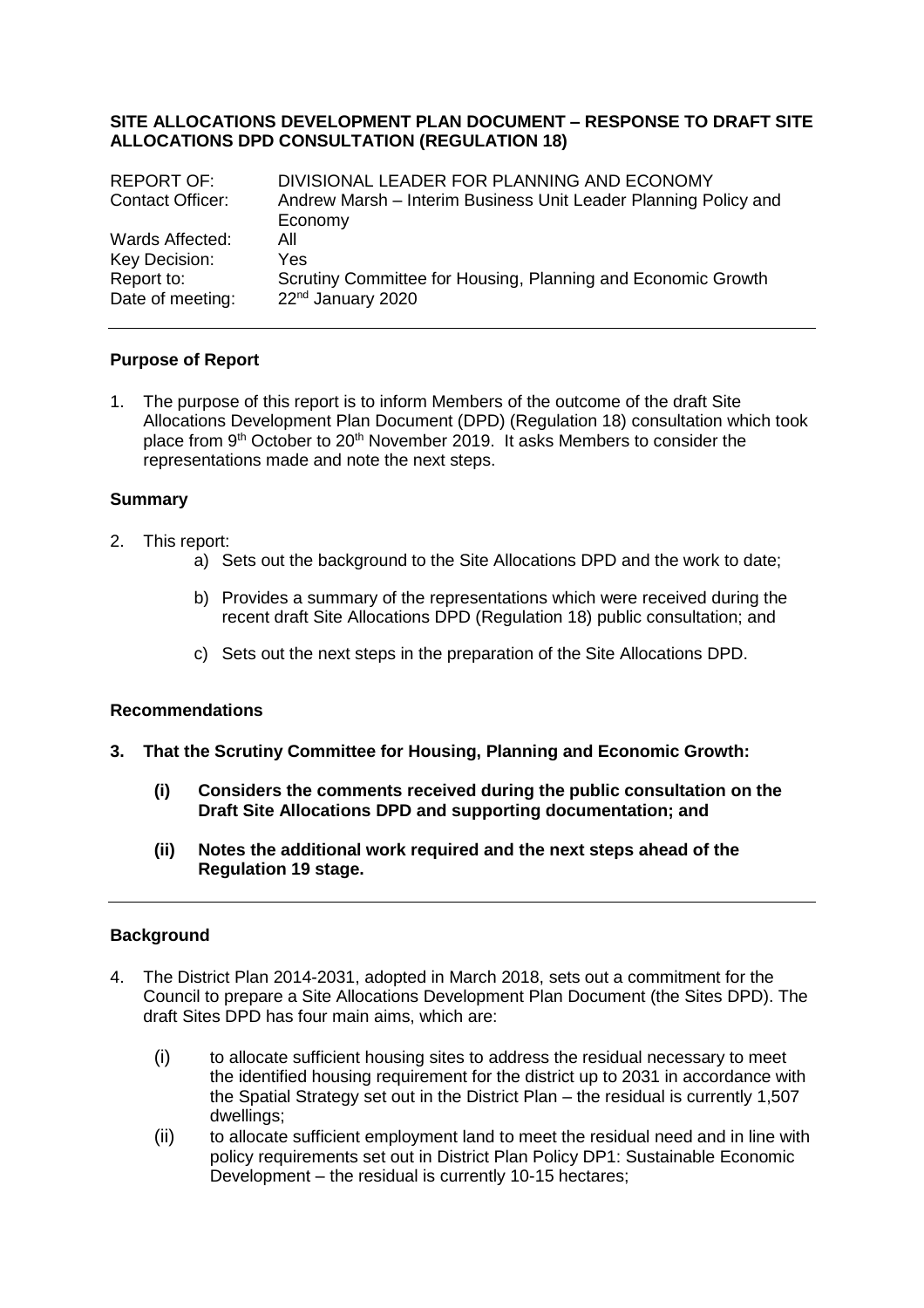- (iii) to allocate a site for a Science and Technology Park west of Burgess Hill in line with policy requirements set out in District Plan Policy DP1: Sustainable Economic Development; and
- (iv) to identify and set out Strategic Policies necessary to complement or replace those set out in the District Plan to deliver sustainable development.

# Site Selection

5. A robust methodology, consistent with national policy and guidance, was developed in order to select sites for inclusion in the draft Sites DPD. The development of the methodology and site selection process was overseen by a Members Site Allocations Working Group (SAWG) which met 16 times before the draft Sites DPD was approved for consultation. It was also shared with the Council's Developer Liaison Group and neighbouring authorities for their comments. The methodology and findings were considered by the Scrutiny Committee for Housing, Planning and Economic Growth at meetings in January 2017, July, September and November 2018.

| <b>Stage</b>                           | <b>Description</b>                                                                                                                                                                            | <b>No. of Sites</b> | <b>Sites that</b><br>meet<br>criteria |
|----------------------------------------|-----------------------------------------------------------------------------------------------------------------------------------------------------------------------------------------------|---------------------|---------------------------------------|
| 1: Call for Sites and<br><b>SHELAA</b> | Sites submitted by promoters<br>during the Call for Sites. Sites<br>assessed against the SHELAA<br>methodology                                                                                | 241                 | 233                                   |
| 2: High Level Assessment               | 91 sites removed that were not<br>compliant with the District Plan<br>strategy (based on distance from<br>existing settlements and yield)                                                     | 233                 | 142                                   |
| 3: Detailed Assessment                 | 142 sites assessed against<br>detailed criteria - 17 criteria for<br>housing, 19 for employment.<br>Criteria approved by the working<br>group and considered by<br><b>Scrutiny Committee.</b> | 142                 | 47                                    |
| 4: Detailed Evidence<br>Testing        | 47 sites subject to additional<br>refinement within the<br>Sustainability Appraisal,<br>consultation with stakeholders,<br>consideration of technical<br>evidence                             | 47                  | 23                                    |
| 5: Preferred Option                    | 22 housing sites included within<br>the Regulation 18 Sites DPD                                                                                                                               | 22                  |                                       |

6. The Site Selection process was carried out in five stages:

- 7. A total of 22 housing sites were included within the draft Sites DPD. The detailed process for selecting these sites is contained within Site Selection Paper 3: Housing, which was published alongside the draft Sites DPD. In total, the 22 housing sites yield **1,962** dwellings. This ensures the residual need is fully met and provides a reasonable over-allocation to provide flexibility. The sites chosen are across a wide geographical area and of a variety of sizes, which best delivers District Plan policies DP4 and DP6.
- 8. A similar process was followed for Employment sites. The pool of sites to select from was smaller, comprising 18. A total of 7 employment sites were included within the draft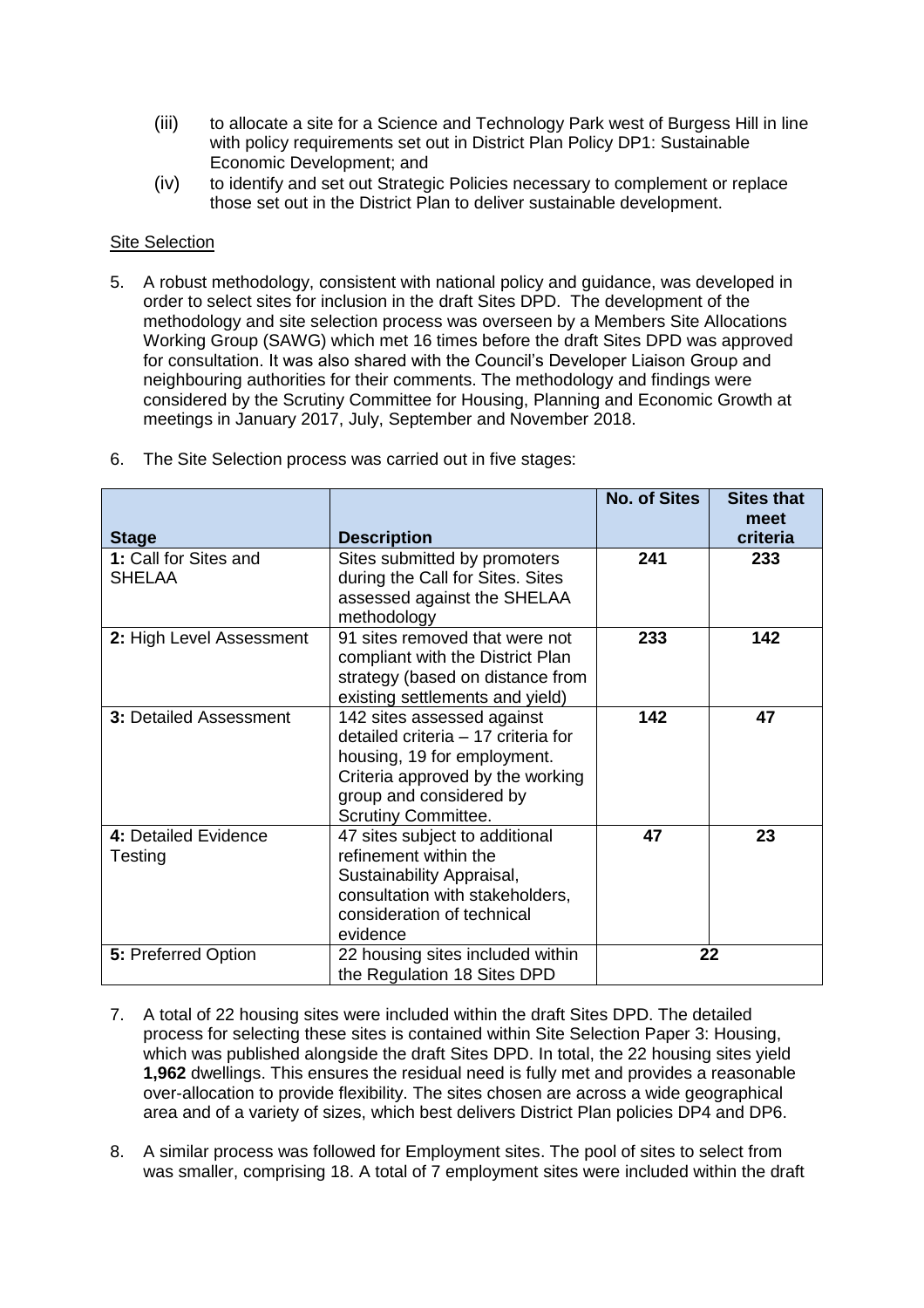Sites DPD; the process for selecting these sites was published in Site Selection Paper 4: Employment. In total, these sites yield **17.45** hectares of employment land, which is more than the residual need of 10-15ha. This too represents a reasonable overallocation to provide flexibility.

9. Mid Sussex District Plan policy DP1: Sustainable Economic Growth allocated a broad location to the west of Burgess Hill for a Science and Technology Park. Following the site assessment process, the draft Sites DPD identifies a site to the north of the A2300 as the preferred location. The justification is contained within Site Selection Paper 4: Employment.

# **Consultation**

- 10. The draft Sites DPD and supporting documentation was considered by this Committee on 11th September 2019. The Committee recommended to Council that the draft Sites DPD should be subject to a six-week public consultation. Council approved the draft Sites DPD for public consultation at its meeting on 25<sup>th</sup> September 2019.
- 11. The consultation commenced on  $9<sup>th</sup>$  October and concluded on  $20<sup>th</sup>$  November 2019. Just over 1,300 respondents made 2,124 individual comments on the document and supporting evidence (including the Sustainability Appraisal and Habitats Regulations Assessment).
- 12. Of the comments received:
	- **115** were in support
	- **90** were neutral
	- **1,919** were objections, predominantly from residents to the proposed sites
- 13. In terms of the respondents:
	- 19 were from Town and Parish Councils. Every Town and Parish Council within the district responded aside from Balcombe, Lindfield, Lindfield Rural and Twineham and those within the South Downs National Park. Additionally, comments were received from Ditchling and Wivelsfield Parish Councils within neighbouring Lewes District.
	- 8 responses were received from neighbouring authorities, including West Sussex and East Sussex County Councils, Horsham, Lewes, Tandridge and Wealden.
	- 12 responses were received from 'Specific Consultation Bodies', including Natural England, Historic England and infrastructure providers.
	- 88 responses were submitted by site promoters who have their sites allocated in the DPD, or those promoting alternative (omission) sites.
	- 30 were received from organisations, local interest groups, and developers.
	- Approximately 1,200 were from individuals.

## **Summary of Key Issues**

14. Appendix 1 contains a summary of the broad themes and issues arising from the consultation responses, by site and policy within the draft Sites DPD. A more detailed schedule which includes each response received is available in the background paper "Draft Site Allocations DPD – Regulation 18 Consultation Report" published on the Council's website at [www.midsussex.gov.uk/SitesDPD](http://www.midsussex.gov.uk/SitesDPD) and available as a hard copy in the Member's Room.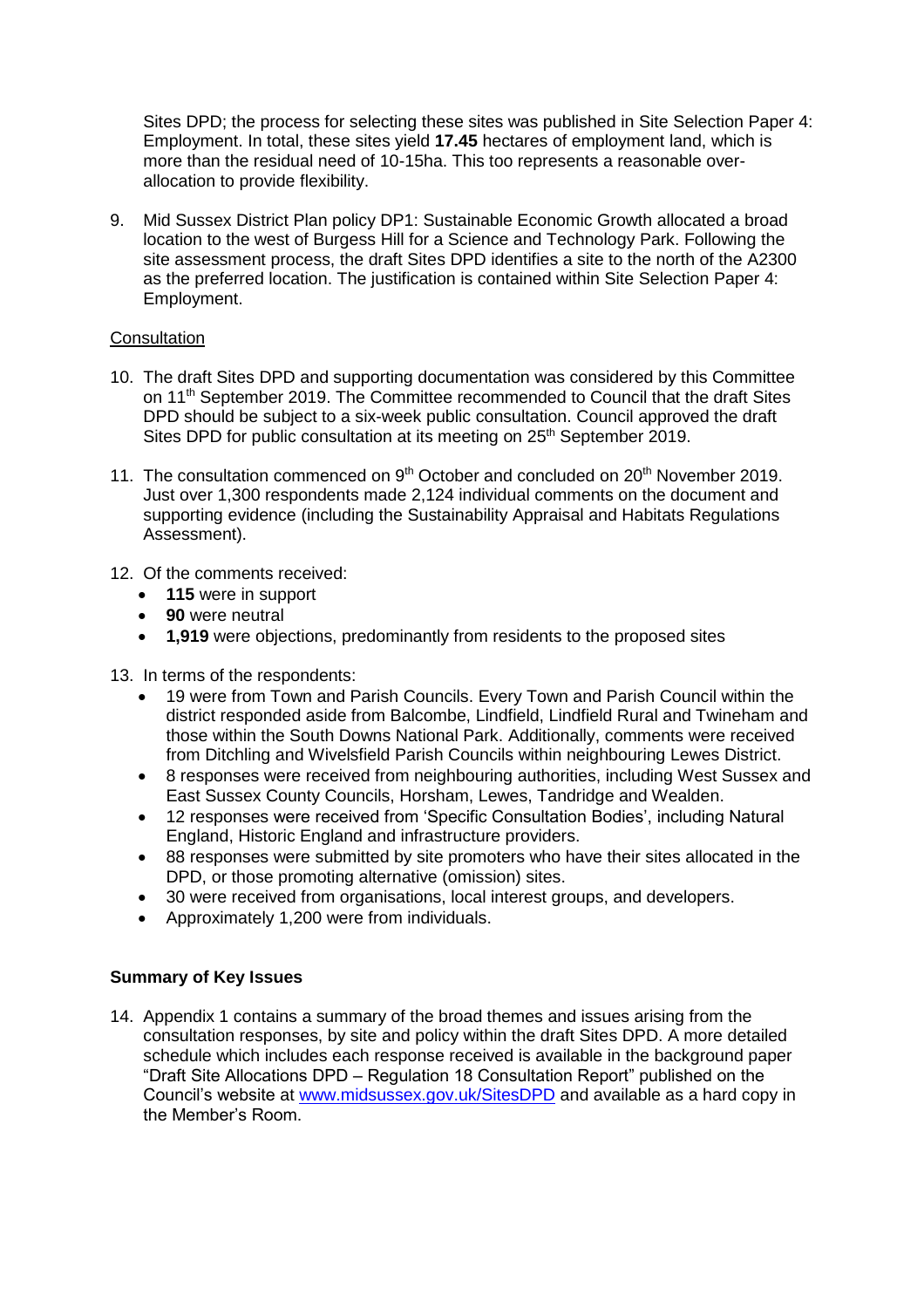## **Housing Sites**

| <b>Site</b> |                                          | <b>Number of</b><br><b>Dwellings</b> | <b>Comments</b><br><b>Received</b><br><b>TOTAL</b><br><b>Sup</b><br>Obj |                |     | <b>Neu</b>              |
|-------------|------------------------------------------|--------------------------------------|-------------------------------------------------------------------------|----------------|-----|-------------------------|
| <b>SA12</b> | 96 Folders Lane, Burgess Hill            | 43                                   |                                                                         |                |     |                         |
| <b>SA13</b> | South Folders Lane, Burgess Hill         | 300                                  | 830                                                                     | 21             | 802 | $\overline{7}$          |
| <b>SA14</b> | Selby Close, Burgess Hill                | 12                                   | 12                                                                      | $\overline{0}$ | 8   | 4                       |
| <b>SA15</b> | Southway, Burgess Hill                   | 30                                   | 69                                                                      | $\overline{2}$ | 65  | $\overline{2}$          |
| <b>SA16</b> | The Brow/St.Wilfrids, Burgess Hill       | 200                                  | 18                                                                      | $\overline{2}$ | 12  | 4                       |
| <b>SA17</b> | Woodfield House, Burgess Hill            | 30                                   | 8                                                                       | 1              | 4   | 3                       |
| <b>SA18</b> | <b>EG Police Station, East Grinstead</b> | 22                                   | 31                                                                      | 3              | 22  | $\overline{6}$          |
| <b>SA19</b> | Crawley Down Road, East Grinstead        | 200                                  | 38                                                                      | 4              | 27  | $\overline{7}$          |
| <b>SA20</b> | Imberhorne Lane, East Grinstead          | 550                                  | 69                                                                      | 6              | 50  | 13                      |
| <b>SA21</b> | Rogers Farm, Haywards Heath              | 25                                   | 16                                                                      | 1              | 14  | 1                       |
| <b>SA22</b> | Burleigh Lane, Crawley Down              | 50                                   | 21                                                                      | 1              | 17  | 3                       |
| <b>SA23</b> | Hanlye Lane, Cuckfield                   | 55                                   | 16                                                                      | 1              | 11  | 4                       |
| <b>SA24</b> | Shepherd's Walk, Hassocks                | 130                                  | 76                                                                      | $\overline{2}$ | 71  | 3                       |
| <b>SA25</b> | Selsfield Road, Ardingly                 | 100                                  | 120                                                                     | $\overline{2}$ | 111 | $\overline{7}$          |
| <b>SA26</b> | Hammerwood Road, Ashurst Wood            | 12                                   | 24                                                                      | $\overline{2}$ | 20  | $\overline{2}$          |
| <b>SA27</b> | St Martin Close, Handcross               | 65                                   | 10                                                                      | 3              | 5   | $\overline{2}$          |
| <b>SA28</b> | Old Police House, Horsted Keynes         | 25                                   | 25                                                                      | 3              | 19  | $\overline{3}$          |
| <b>SA29</b> | St Stephen's Church, Horsted Keynes      | 30                                   | 89                                                                      | 3              | 82  | 4                       |
| <b>SA30</b> | North of Lyndon, Sayers Common           | 35                                   | 13                                                                      | 1              | 10  | $\overline{2}$          |
| <b>SA31</b> | Rear of Firlands, Scaynes Hill           | 20                                   | 29                                                                      | 4              | 23  | $\overline{2}$          |
| <b>SA32</b> | <b>Withypitts Farm, Turners Hill</b>     | 16                                   | 30                                                                      | $\overline{2}$ | 24  | $\overline{\mathbf{4}}$ |
| <b>SA33</b> | Ansty Cross, Ansty                       | 12                                   | 11                                                                      | 4              | 5   | $\overline{2}$          |

15. Seven sites received the vast majority of the response, mainly from residents.

- **SA12:** 96 Folders Lane, Burgess Hill
- **SA13:** South Folders Lane, Burgess Hill
- **SA15:** Southway, Burgess Hill
- **SA20:** Imberhorne Lane, East Grinstead
- **SA24:** Shepherd's Walk, Hassocks
- **SA25:** Selsfield Road, Ardingly
- **SA29:** St Stephen's Church, Horsted Keynes
- 16. By comparison, a lower response was received on the remaining housing sites.
- 17. Many of the issues raised will be addressed by the additional work that will need to be carried out before Regulation 19 consultation and examination. This includes further assessment and evidence base work as set out in the Next Steps section of this report.

#### **Employment Sites**

|                 |                               | <b>Area</b><br>(ha) | <b>Comments</b><br><b>Received</b> |            |     |            |
|-----------------|-------------------------------|---------------------|------------------------------------|------------|-----|------------|
| <b>Site</b>     |                               |                     | <b>TOTAL</b>                       | <b>Sup</b> | Obi | <b>Neu</b> |
| SA <sub>2</sub> | Burnside Centre, Burgess Hill | 0.96                | 3                                  |            | ႒   |            |
| SA <sub>3</sub> | Former KDG, Burgess Hill      |                     | 2                                  |            | ႒   |            |
| SA4             | North A264, Copthorne         | 27                  | 19                                 |            |     |            |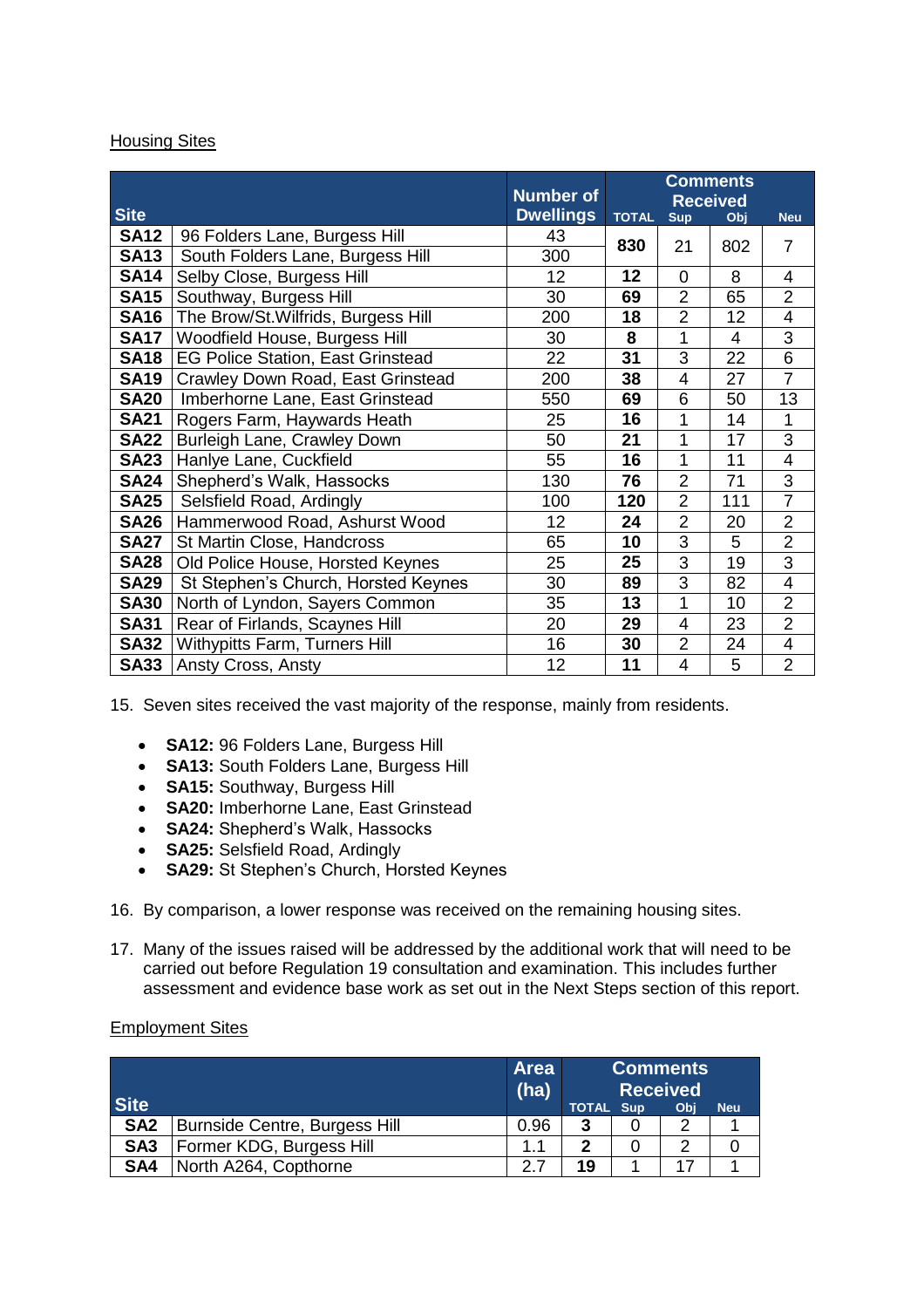| SA <sub>5</sub> | Bolney Grange, Bolney       |       | 10 |        |    |  |
|-----------------|-----------------------------|-------|----|--------|----|--|
| SA <sub>6</sub> | Marylands, Bolney           | 2.4   | າ  |        |    |  |
| SA7             | Cedars, Pease Pottage       | 2.3   | 6  |        |    |  |
| SA <sub>8</sub> | Pease Pottage Nurseries, PP |       |    |        |    |  |
| SA <sub>9</sub> | Science and Technology Park | 48.75 | 19 | $\sim$ | 13 |  |

- 18. Whilst residents and statutory consultees raise site-specific issues for all of the proposed employment sites, these will be addressed by the additional work that will need to be carried out before Regulation 19 consultation and examination. This includes further assessment and evidence base work as set out in the Next Steps section of this report.
- 19. A total of 19 comments were received regarding the proposed Science and Technology Park north of the A2300; 2 in support, 13 objections and 4 neutral. The majority of comments received were from the promoters of the alternative site south of the A2300. The Council is working alongside West Sussex County Council (WSCC), Highways England and its transport consultants in order to assess the transport impact of the Science and Technology Park on the A23/A2300 junction.

## Policies

|               |                                                     | <b>Comments</b><br><b>Received</b>              |   |    |   |  |
|---------------|-----------------------------------------------------|-------------------------------------------------|---|----|---|--|
| <b>Policy</b> |                                                     | <b>TOTAL</b><br><b>Neu</b><br><b>Sup</b><br>Obj |   |    |   |  |
| <b>SA34</b>   | <b>Existing Employment</b>                          | 11                                              | 2 | 6  | 3 |  |
| <b>SA35</b>   | <b>Safeguarding Highways</b>                        | 12                                              | 3 | 4  | 5 |  |
| <b>SA36</b>   | <b>Wivelsfield Station</b>                          | 6                                               |   | 2  | 2 |  |
| <b>SA37</b>   | Burgess Hill/Haywards Heath Multifunctional Network | 81                                              | 6 | 71 | 4 |  |
| <b>SA38</b>   | <b>Air Quality</b>                                  | 6                                               |   | 4  |   |  |

- 20. SA34: Existing Employment Sites seeks to retain existing employment sites and supports their expansion. This policy was largely supported; some amendments to site boundaries were suggested; and two additional sites were proposed to be defined under this policy. The proposed boundary amendments and additional sites will be assessed ahead of the next stage.
- 21. Support was received from West Sussex County Council and Gatwick Airport Limited on the two policies that relate to safeguarding land (SA35: Strategic Highway Improvements and SA36: Wivelsfield Railway Station) as they would support economic growth and assist in relieving traffic congestion – both by providing improved highways infrastructure but also supporting sustainable transport modes.
- 22. The highest level of responses was in relation to SA37: Burgess Hill to Haywards Heath Multifunctional Network. Support was received from West Sussex and East Sussex County Councils; however the majority were objections received from local residents and appear to be based on a misunderstanding of the proposal, particularly relating to the need to compulsory purchase land which is not the case. It is important to note that any areas proposed for safeguarding are indicative and subject to detailed design work. Work will continue, as part of the Council's Place and Connectivity Programme, to assess all route options to enable delivery of this policy.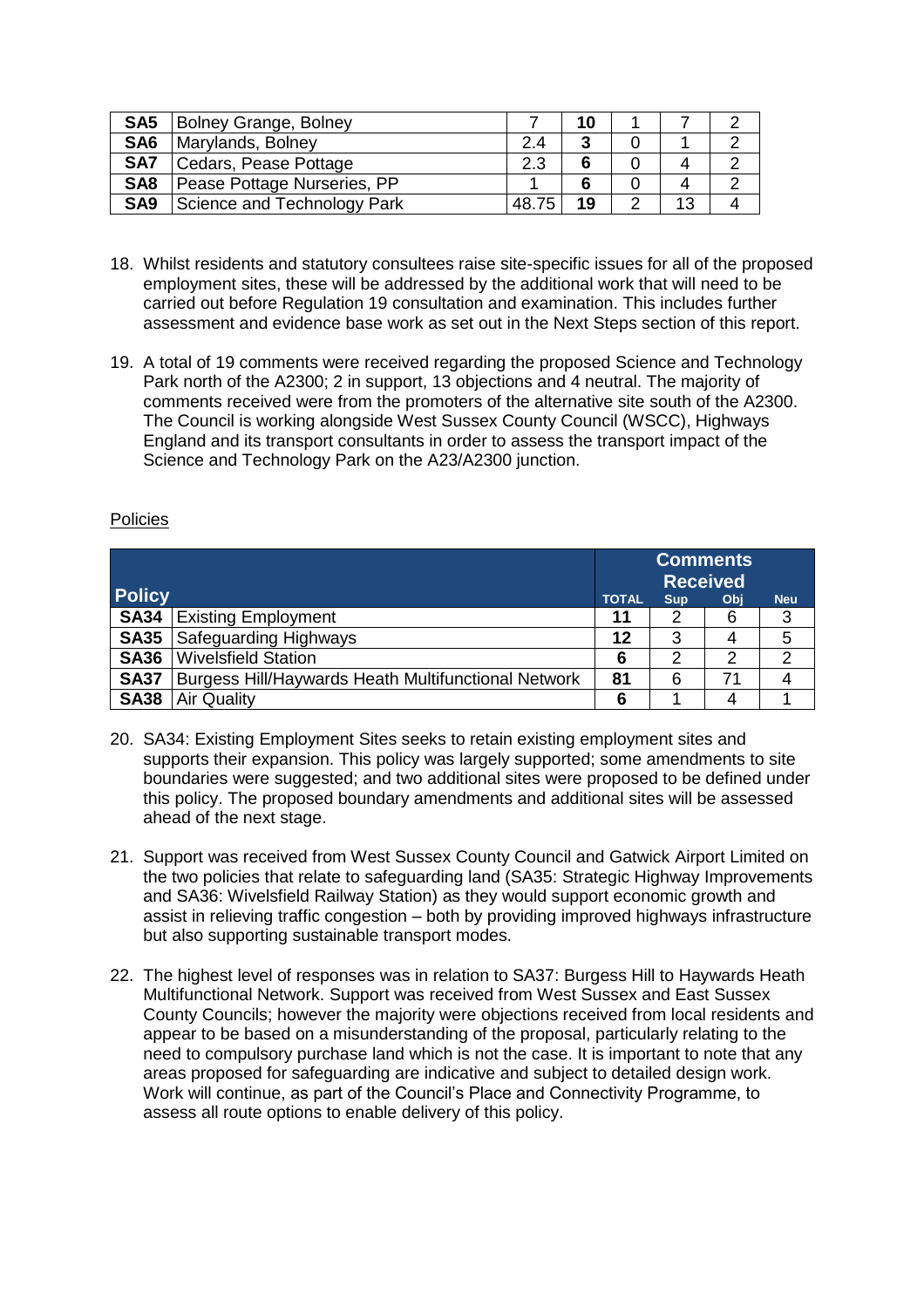# General Comments

- 23. Whilst the majority of comments received were related to the proposed sites or policies, a number of respondents also raised other general issues:
	- **Omission Sites:** of the 241 sites assessed in the Site Selection process (see above), a total of 58 site promoters objected to the draft Sites DPD as their site had not been included as a proposed allocation. Officers will re-assess these sites against the agreed criteria and set out the results of the assessment in a revised version of Site Selection Paper 3: Housing and Site Selection Paper 4: Employment ahead of the next stage.
	- **New Sites:** a total of 28 'new' housing or employment sites were submitted that were not in the Strategic Housing and Economic Land Availability Assessment (SHELAA) and therefore had not been assessed in the Site Selection process. Officers will assess these sites and set out the results in a revised version of Site Selection Paper 3: Housing and Site Selection Paper 4: Employment ahead of the next stage.
	- **Housing Requirement:** 71 comments were received objecting to the housing requirement – arguing it is not sufficiently high enough, the commitments/completions/residual figure is incorrect, or the District Plan spatial strategy (policies DP4: Housing and DP6: Settlement Hierarchy) had not been applied correctly. These were predominantly from promoters of sites that were not included within the DPD. Some respondents feel the housing requirement is too high because the completions or commitments figures are incorrect, and the Sites DPD should allocate fewer sites. Officers remain confident that the published information is correct.
	- **General Comments:** Objecting largely to the principle of housing development, the Sites DPD, site selection process, and evidence base/supporting documents. These are summarised in Appendix 1.

## Comments from 'Specific Consultation Bodies' and Organisations

- 24. In accordance with the regulations, the Council consulted the 'Specific Consultation Bodies'. Comments were also received from a number of key respondents.
- 25. Their key comments are set out below:
	- **Neighbouring Authorities:** No objections were received from neighbouring authorities. Wealden District Council indicated they are reserving their position regarding the suitability of the Habitats Regulations Assessment, as they are awaiting the results of their own examination on this issue before being able to comment. Other neighbours have requested more information regarding cross-border traffic impacts in order to be assured that there is no impact on their areas. This matter is addressed already within the Transport Study and no significant impacts are expected, however the next iteration of the Transport Study will address this issue more clearly.
	- **West Sussex County Council:** Suggest policy wording changes related to the Science and Technology Park, comments related to the Transport Study (related to what would be required in the next version at Regulation 19 stage) and County infrastructure (such as requirements for education/fire and rescue/library services/waste for the proposed sites).
	- **High Weald AONB Unit:** For sites within the High Weald Area of Outstanding Natural Beauty, the AONB unit have requested further information on Landscape and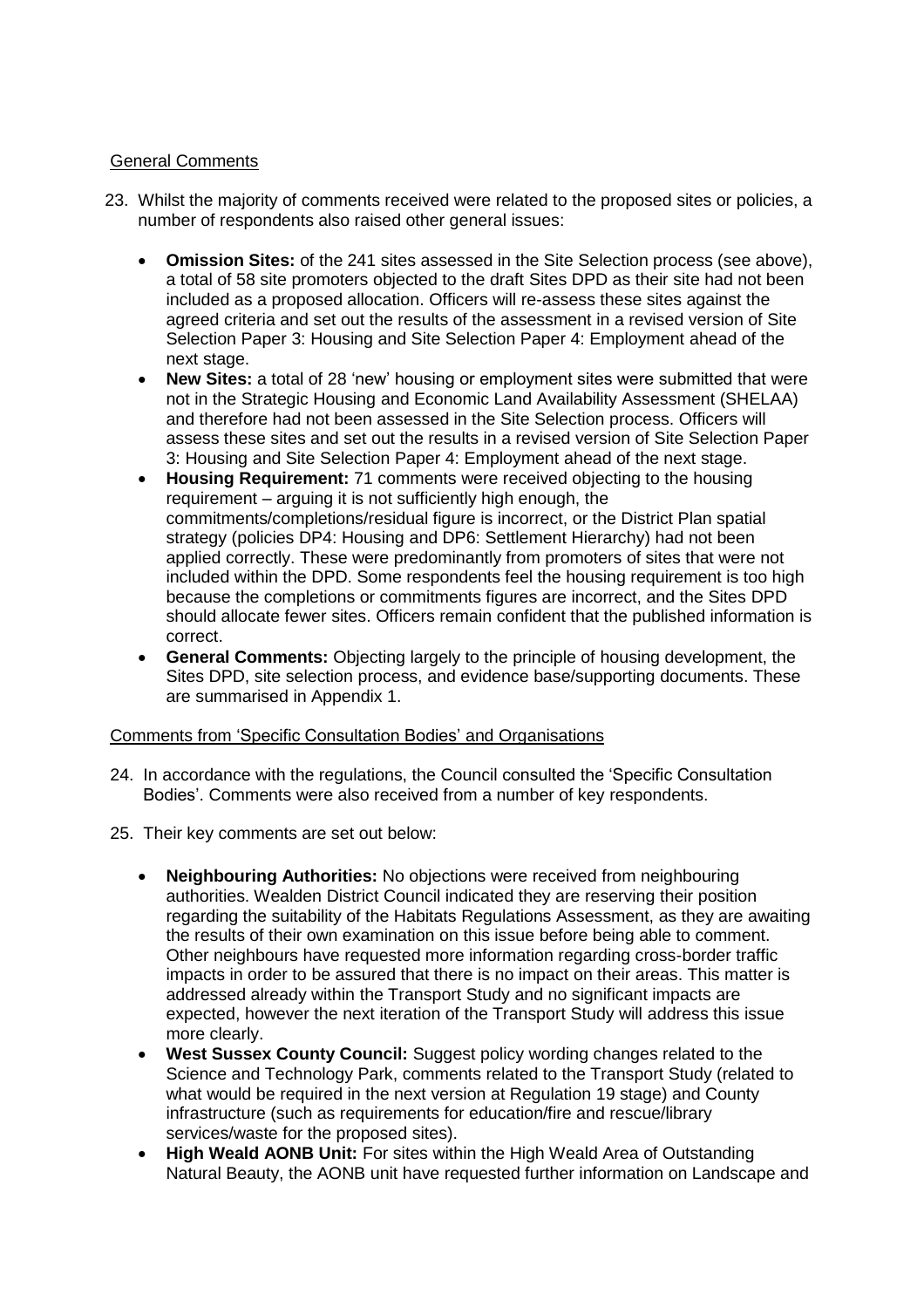Visual Impact (LVIA) and an assessment as to whether proposed sites within the AONB constitute 'major' development in National Planning Policy Framework (NPPF) terms (with reference to footnote 55). This work is in progress and will be complete ahead of Regulation 19 stage.

- **Historic England:** Have requested some additional information for sites which may impact on listed buildings. The site promoters have been requested to provide this information ahead of Regulation 19 stage.
- **Natural England:** Have raised no objections with the Habitats Regulations Assessment, and make similar comments to the High Weald AONB unit regarding development within the AONB.
- **Town & Parish Councils:** The responses received from Town and Parish Councils are predominantly objections or comments on the sites allocated within their town/parish.

## **Next Steps**

- 26. As a result of the consultation responses received, the following are the priority areas of work between now and publication of the next version of the Sites DPD:
	- **Transport:** A version of the strategic transport study will be required for the next stage to address comments made in representations, this will include additional work regarding the Science and Technology Park and mitigation required to address impacts on the highways network. This work is being carried out in close co-operation with West Sussex County Council and Highways England. The results of this transport modelling will feed in to Air Quality and Habitats Regulations Assessment work which will be updated and published at Regulation 19 stage.
	- **AONB:** Following the response by the High Weald AONB Unit, site promoters have been asked to carry out Landscape and Visual Impact Assessments. In addition, further assessment work related to whether sites are classified as 'major development' will be published at Regulation 19 stage as requested by the High Weald AONB Unit and in line with regulations.
	- **Proposed Sites:** Officers are working through the objections received on the proposed sites for allocation and will be working with the site promoters to ensure that there is sufficient information/evidence to address any issues raised. Appendix 1 includes high-level actions to address these.
	- **Omission Sites:** Officers will be carrying out assessment work, using the previously agreed Site Selection methodology in order to maintain robustness and consistency of approach, on the additional sites submitted during the consultation period. The results of this will be published ahead of the next stage.
	- **General Policies:** Officers will assess any proposed amendments to the schedule of 'Existing Employment Sites' related to policy SA34, and progress work on the policies related to safeguarding land (SA35, SA36 and SA37).
- 27. Officers are continuing discussions with neighbouring authorities and key stakeholders and working on Statements of Common Ground as required by the NPPF (paragraph 27). These will be completed and published at Regulation 19 stage.
- 28. The next stage of the process is the publication of the Proposed-Submission Site Allocations DPD (Regulation 19). The Proposed-Submission document will be considered by this Committee on 11<sup>th</sup> March 2020. Council will be asked to approve the document for a further 6-week consultation and submission at its meeting on 1<sup>st</sup> April 2020.